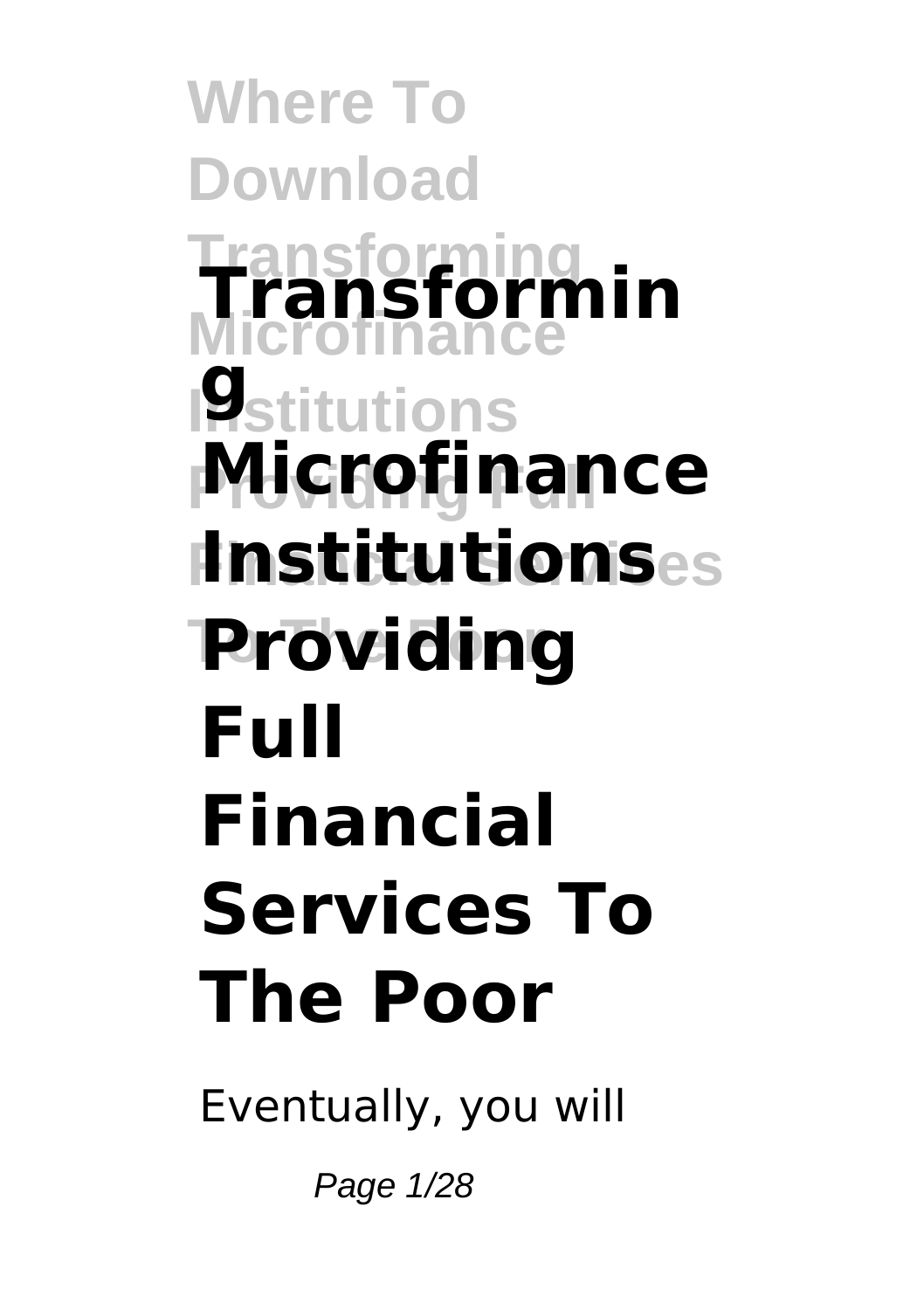**Tertainly discover a** supplementarye experience and<br>Success by sper **Prove cash.g** Full **Financial Services** nevertheless when? do you put up with the success by spending you put up with that those every needs when having significantly cash? Why don't you try to acquire something basic in the beginning? That's something that will lead you to understand even more on the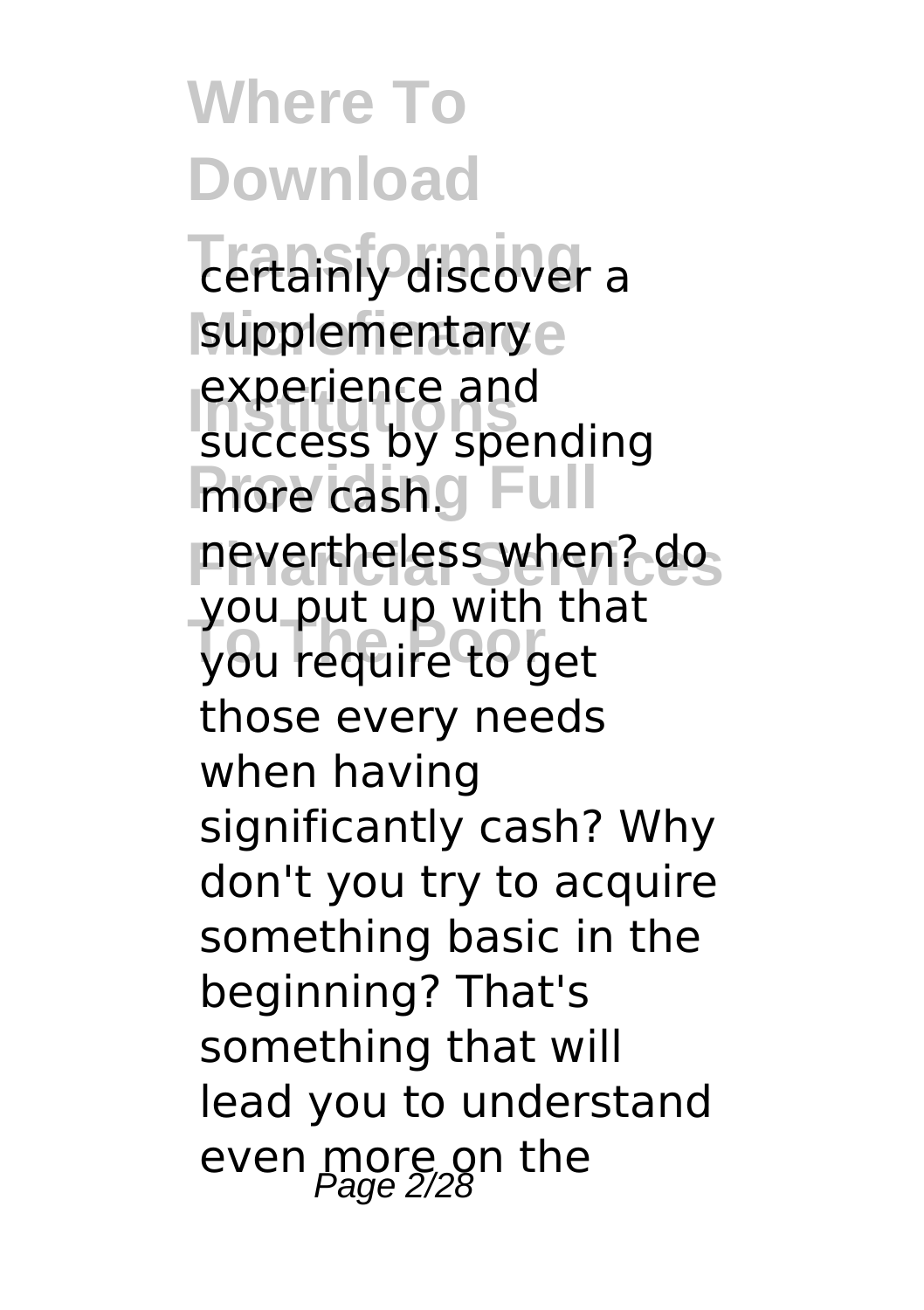order of the globe, experience, some **places, considering**<br>bistory amusemen and a lot more? history, amusement,

### **Financial Services**

**To The Poor** period to appear in It is your totally own reviewing habit. in the course of guides you could enjoy now is **transforming microfinance institutions providing full financial services to the poor** below.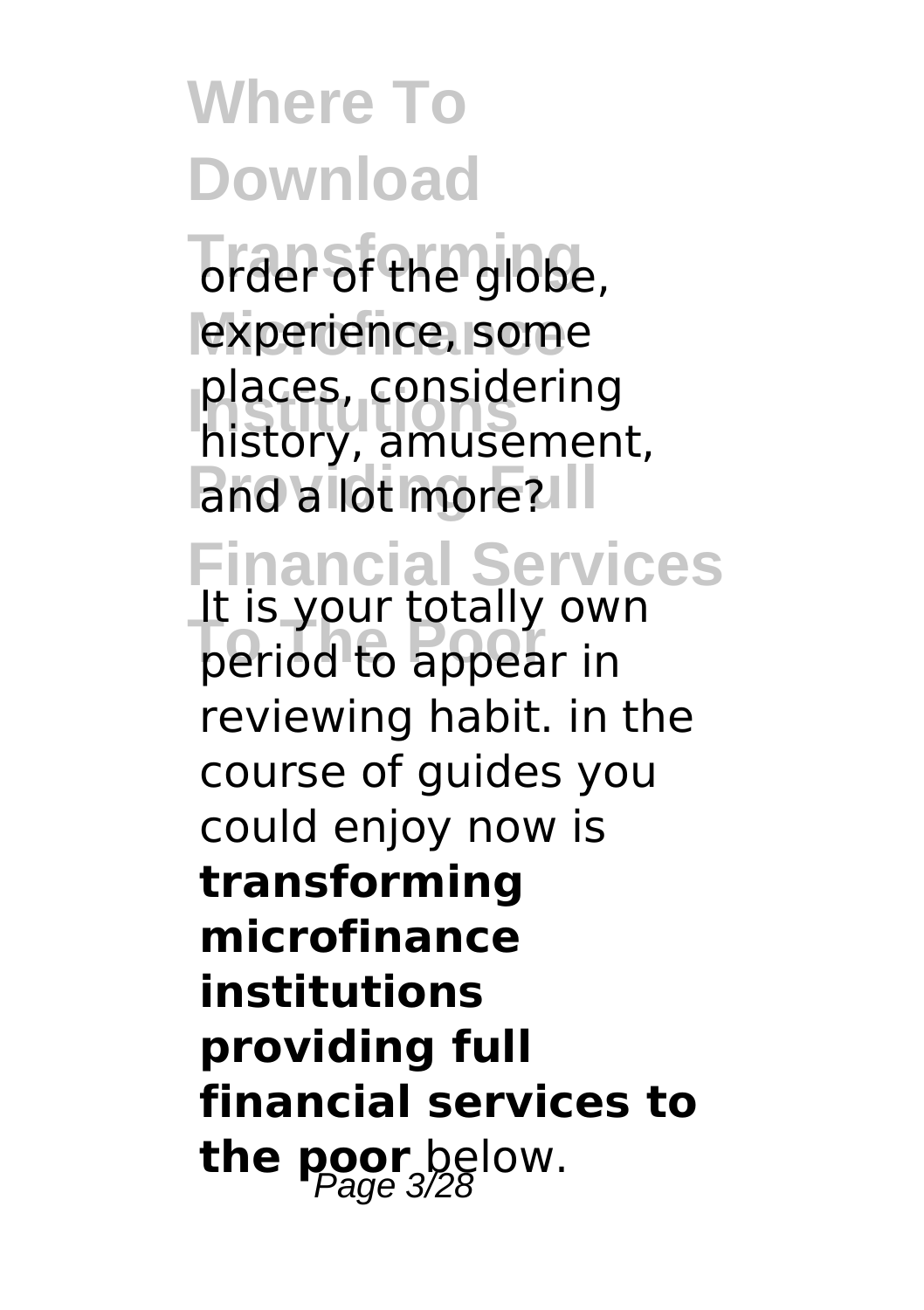# **Where To Download Transforming**

**The \$domain Public Institutions** variety of services available both in the **Financial Services** Library and online, pdf **Took.** ... There are an Library provides a book. ... There are also and games to play.

**Transforming Microfinance Institutions Providing Full Transforming** Microfinance Institutions : Providing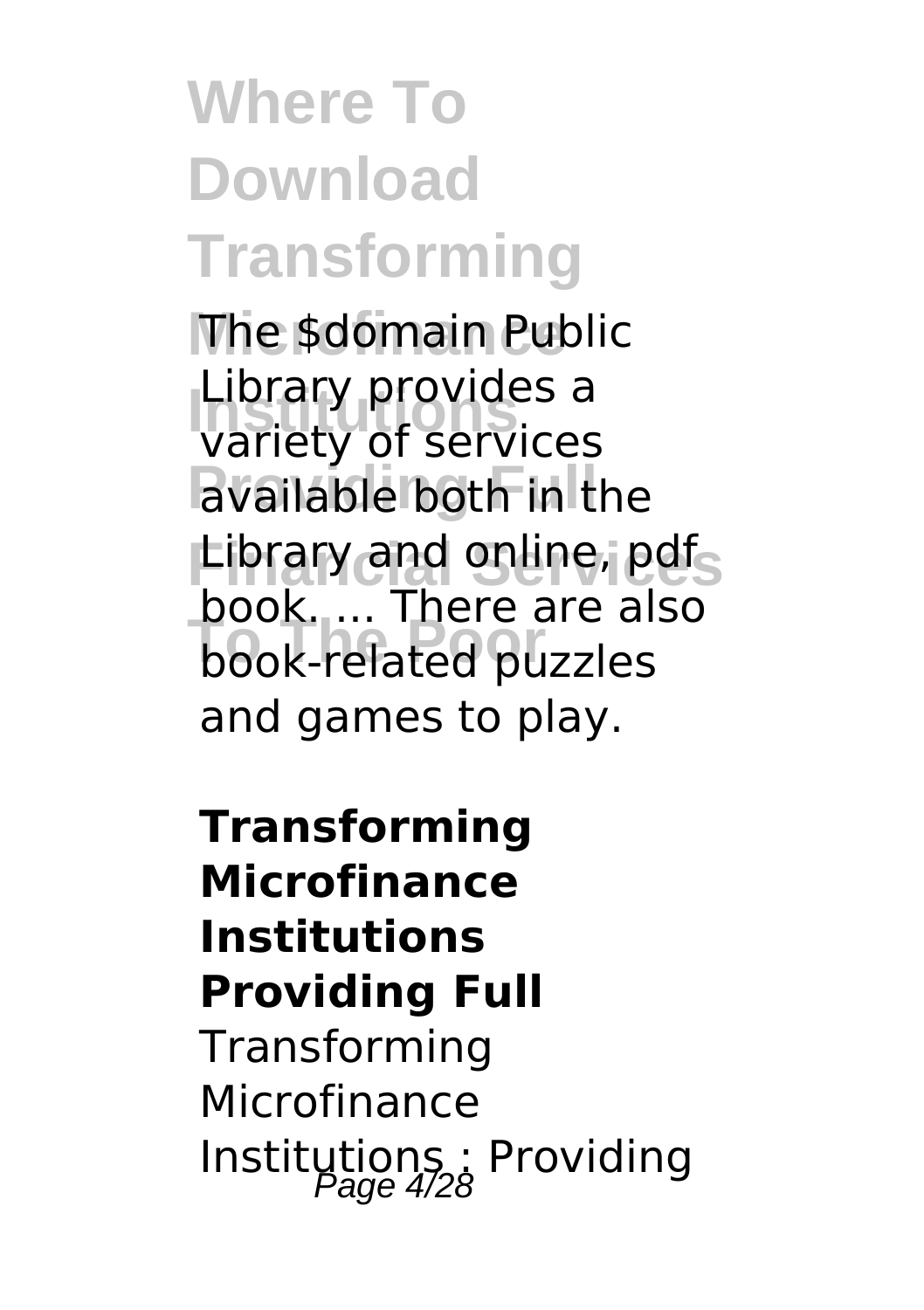**Transforming** Full Financial Services **Microfinance** to the Poor. c b. Tweet Like Share # Shares: 0<br>Download. English PDF **Providing Full** 3.155MB. Text file 2 ... **Financial Services** and for transforming **To The Poor** institutions to meet the Like Share # Shares: 0. microfinance demands of two major new stakeholders -regulators and shareholders. As such

...

**Transforming Microfinance Institutions :** Page 5/28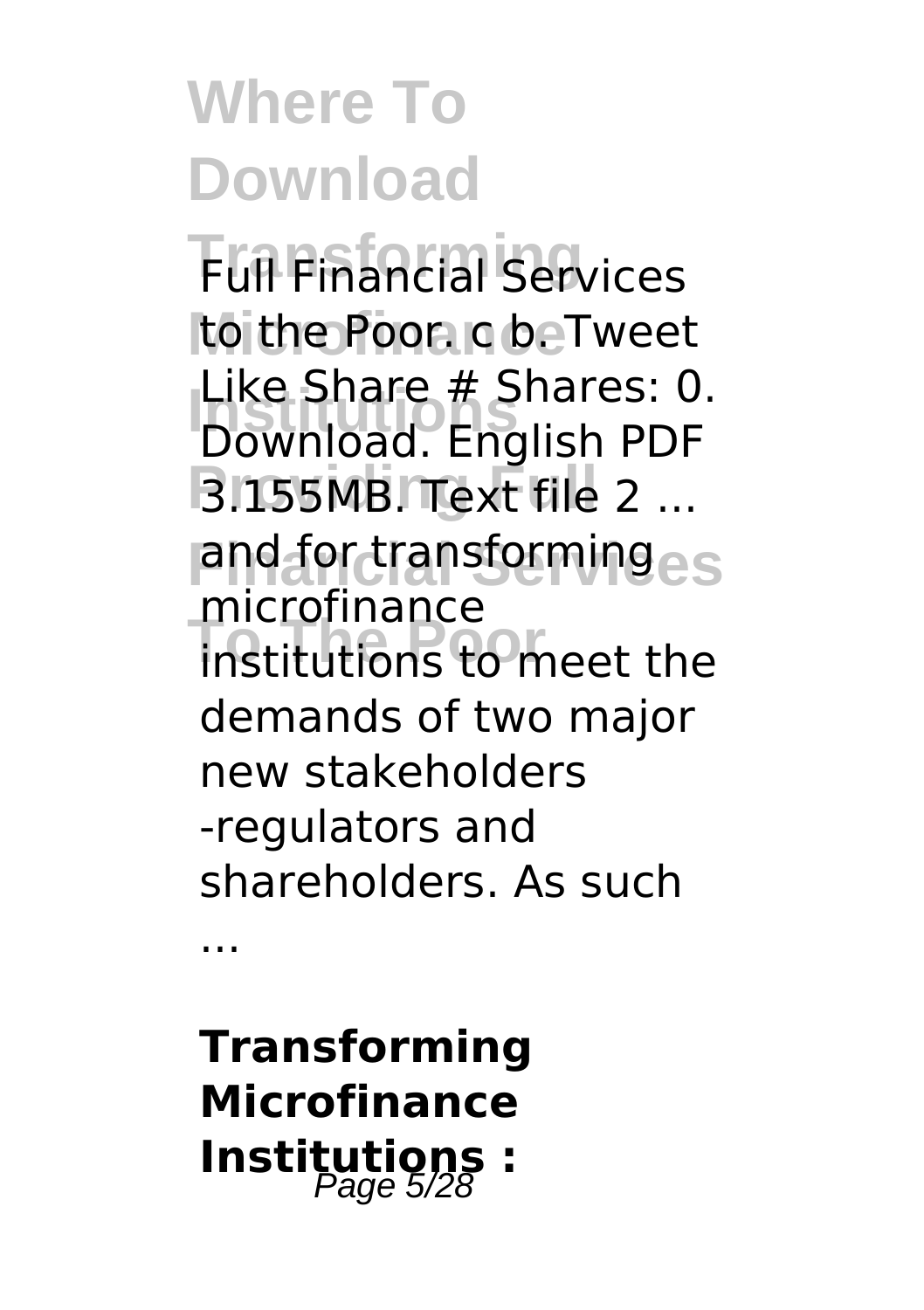**Where To Download Transforming Providing Full ... An earlier Policy Research working**<br>Paper (Hennie van Greuning, Joselito **Fallardo, and Bikki**ces **Tranework for** Research Working Randhawa, "A Regulating Microfinance Institutions," WPS 2061, February 1999) presented a regulatory framework that identifies thresholds in financial intermediation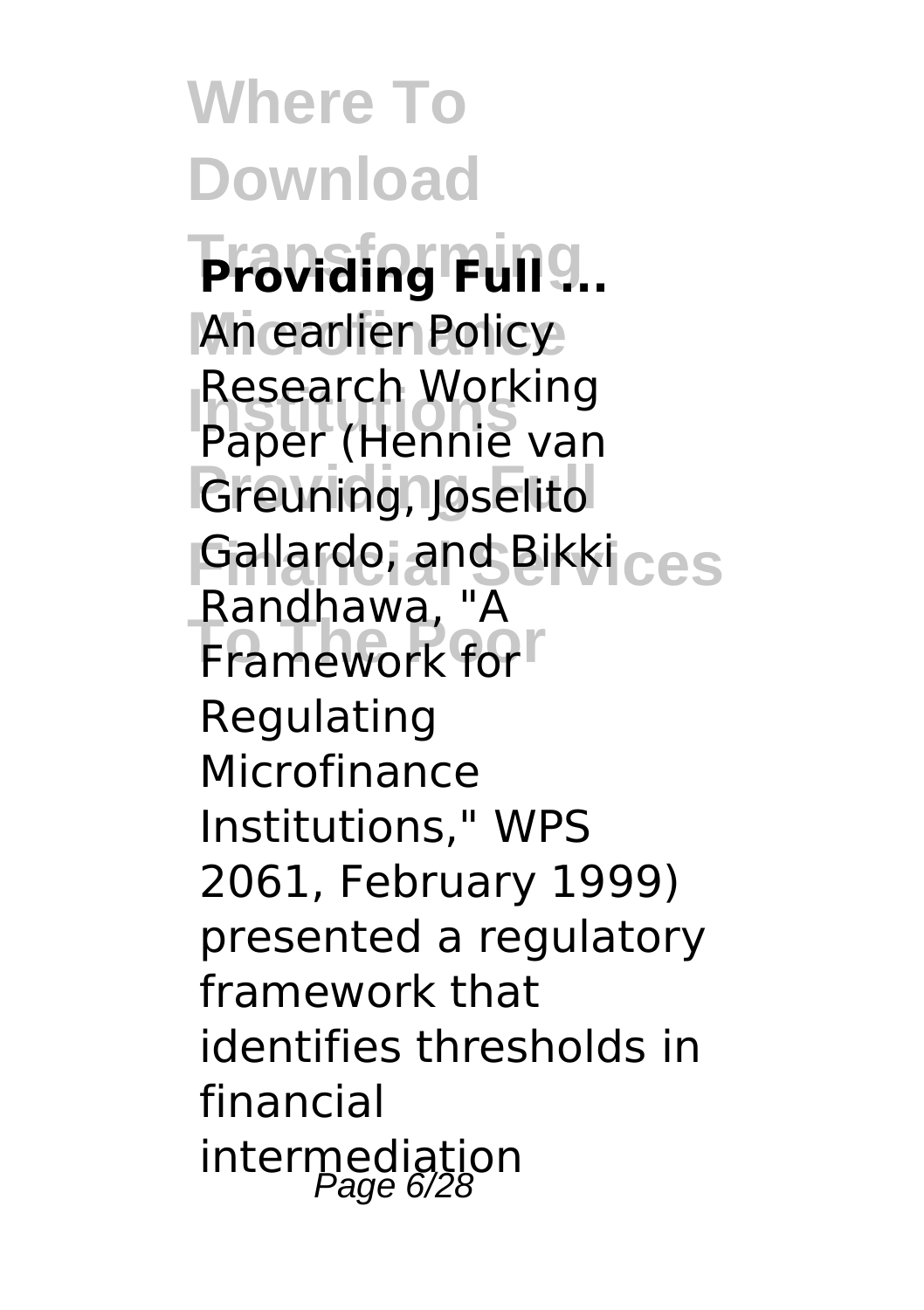**Transforming** activities that trigger a requirement for a **Institutions** to satisfy external or mandatory guidelines-a **Firmen**eial Services microfinance institution

**To The Poor Transforming Microfinance Institutions : Providing Full ...** Transforming Microfinance Institutions: Providing Full Financial Services to the Poor (review) Article in Asean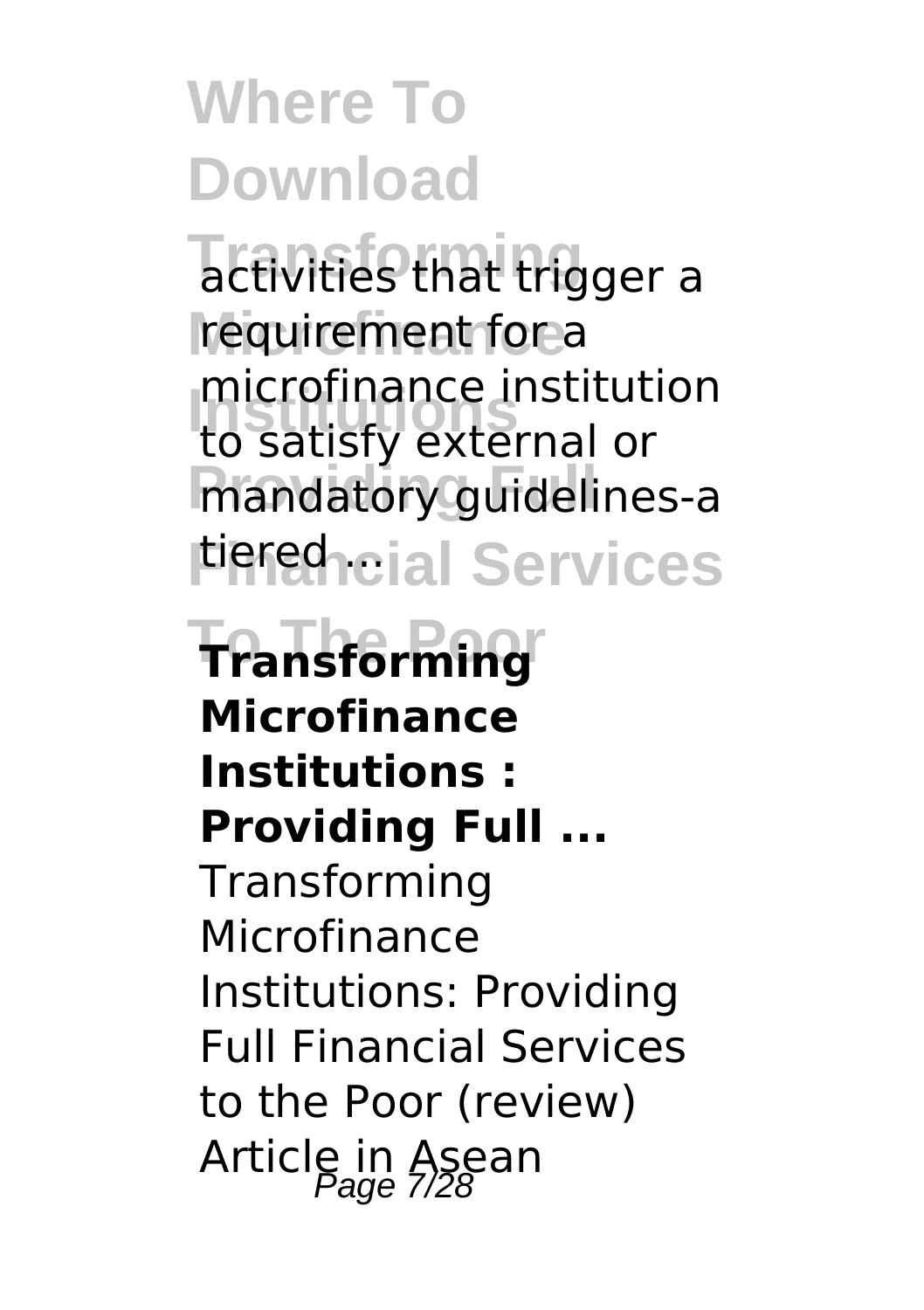**Where To Download Economic Bulletin Microfinance** 24(2):276-278 · **January 2007 with 11**<br>Reads How we **measure 'reads' Financial Services Microfinance** Reads How we **Transforming Institutions: Providing Full ... Transforming** Microfinance Institutions: Providing Full Financial Services to the Poor Joanna Ledgerwood , Victoria White World Bank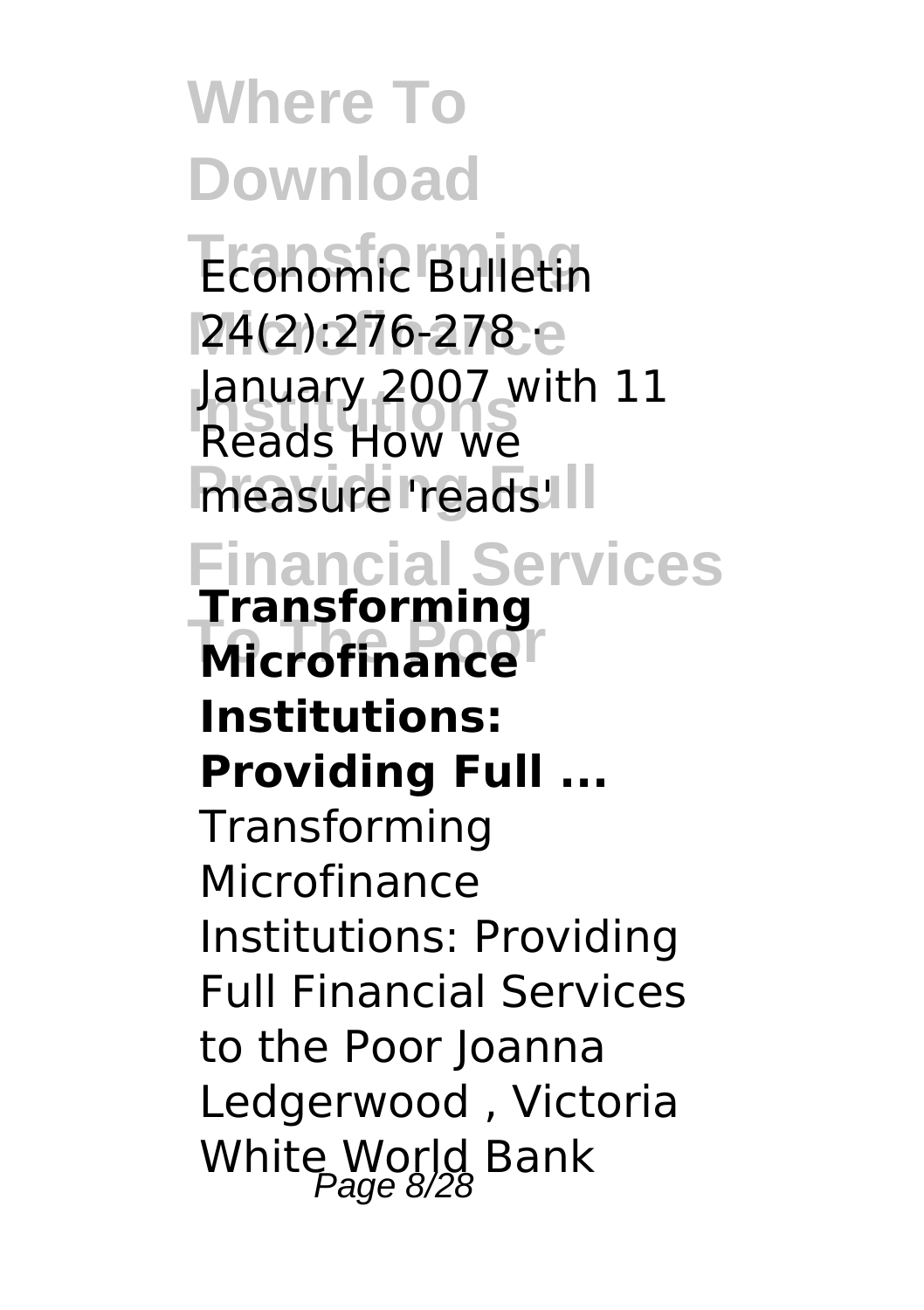Publications<sup>, Aug</sup> 30, **Microfinance** 2006 - Business & **Institutions** Economics - 566 pages

#### **Pransforming Microfinance**ervices **To The Poor Providing Full ... Institutions:**

Transforming Microfinance Institutions: Providing Full Financial Services to the Poor @inproceed ings{Ledgerwood2006 TransformingMI, title={Transforming Microfinance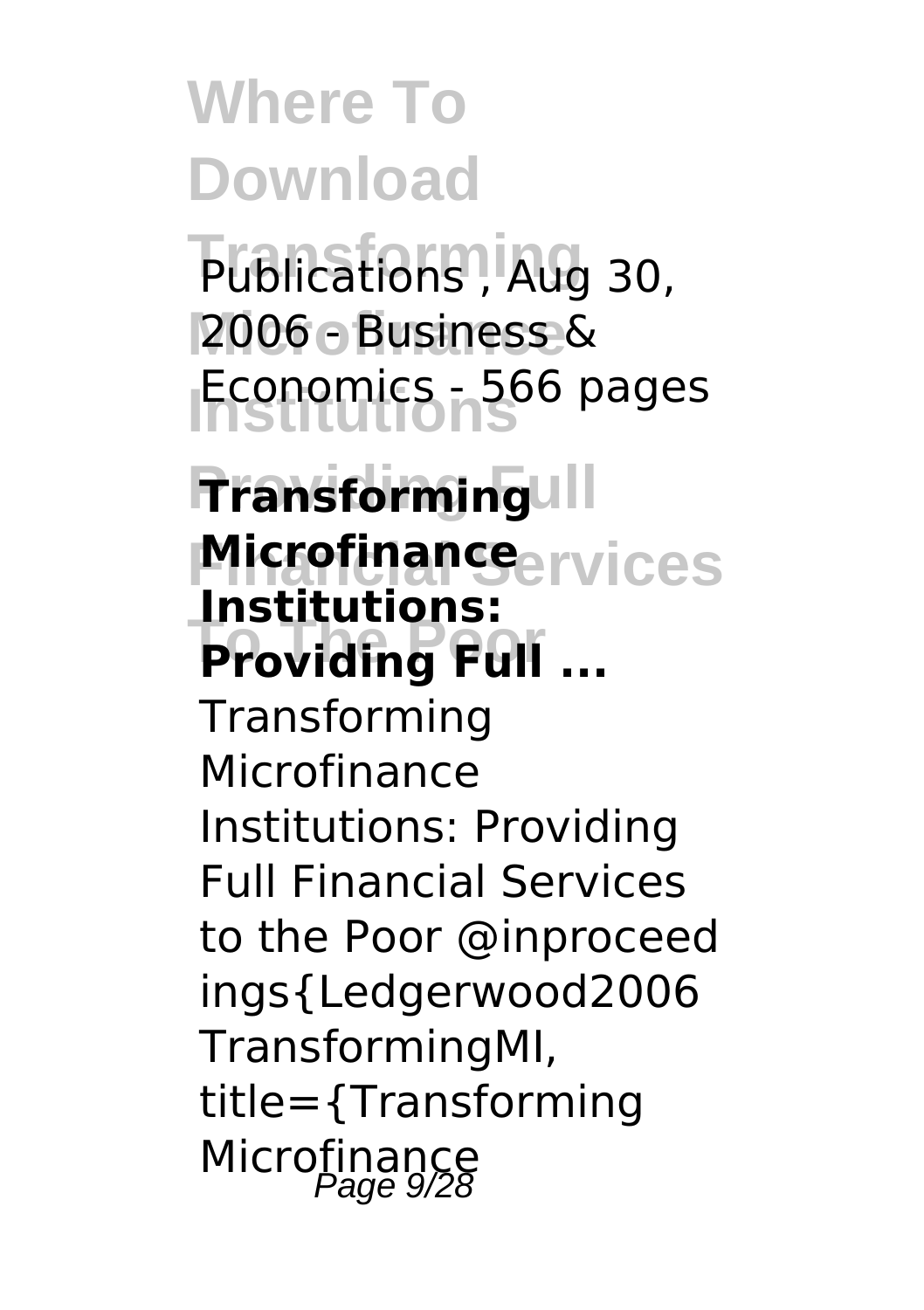**Transforming** Institutions: Providing **Full Financial Services ID** the Poor F, author={Joanna **Ledgerwood and Victoria White** *I*rvices **To The Poor** Ledgerwood, Victoria to the Poor}, year={2006} } Joanna **White** 

**Transforming Microfinance Institutions: Providing Full ...** 'Transforming Microfinance Institutions' provides Page 10/28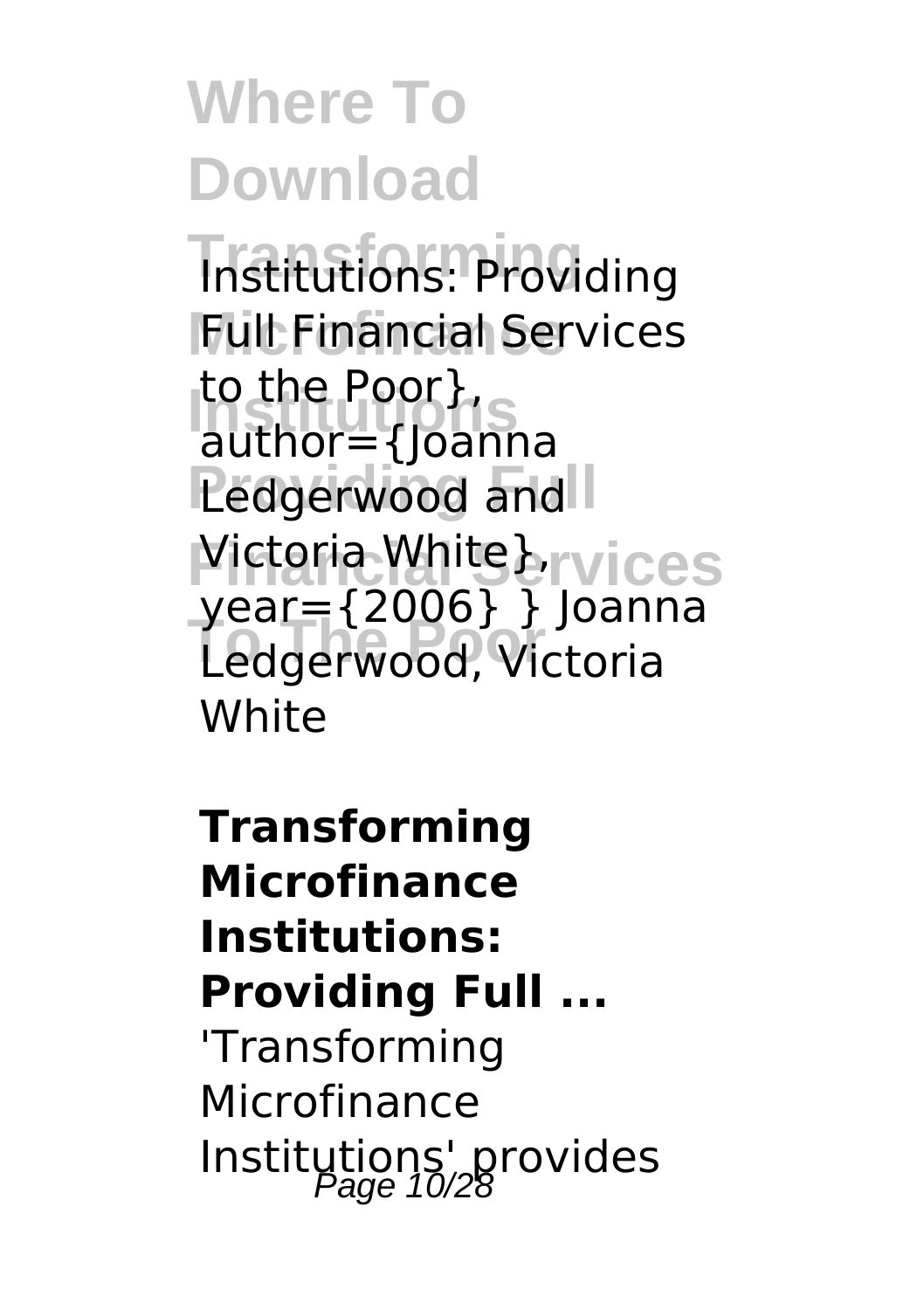**Transforming** regulators to license and regulate<br>microfinance providers, and for transforming **MFIs to meet the vices To The Poor** new stakeholders--regu and regulate demands of two major lators and shareholders. As such, it focuses on developing the capacity of NGO MFIs to mobilize and intermediate voluntary savings.

Page 11/28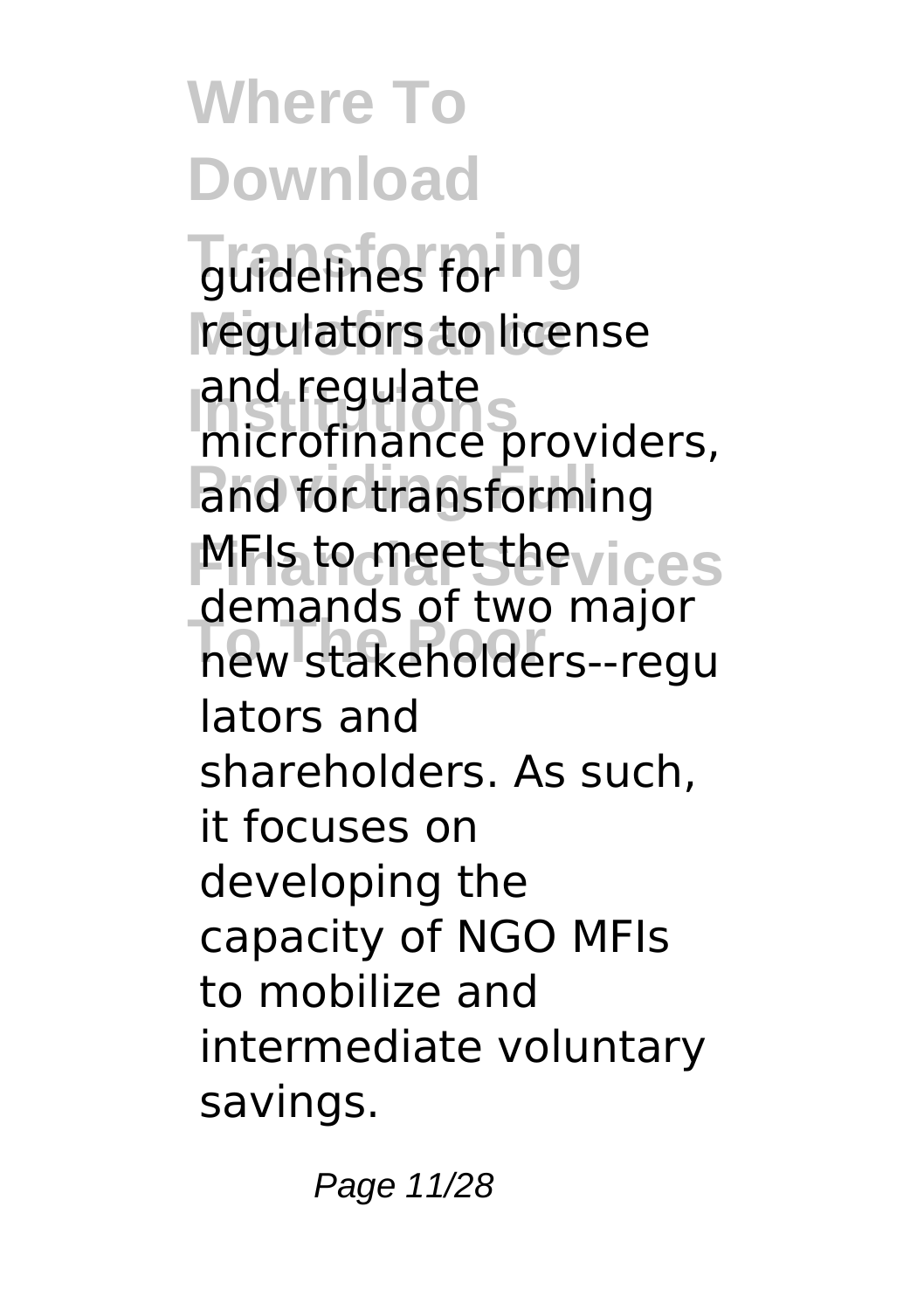**Where To Download Transforming Transforming Microfinance Microfinance Institutions Providing Full ...** Joanna Ledgerwood & **Victoria White, 2006.**<br>
<sub>Ser</sub> **Microfinance Institutions:** "Transforming Institutions : Providing Full Financial Services to the Poor," World Bank Publications, The World Bank, number 7086. Handle: RePEc:w

bk:wbpubs:7086

### **Transforming** Page 12/28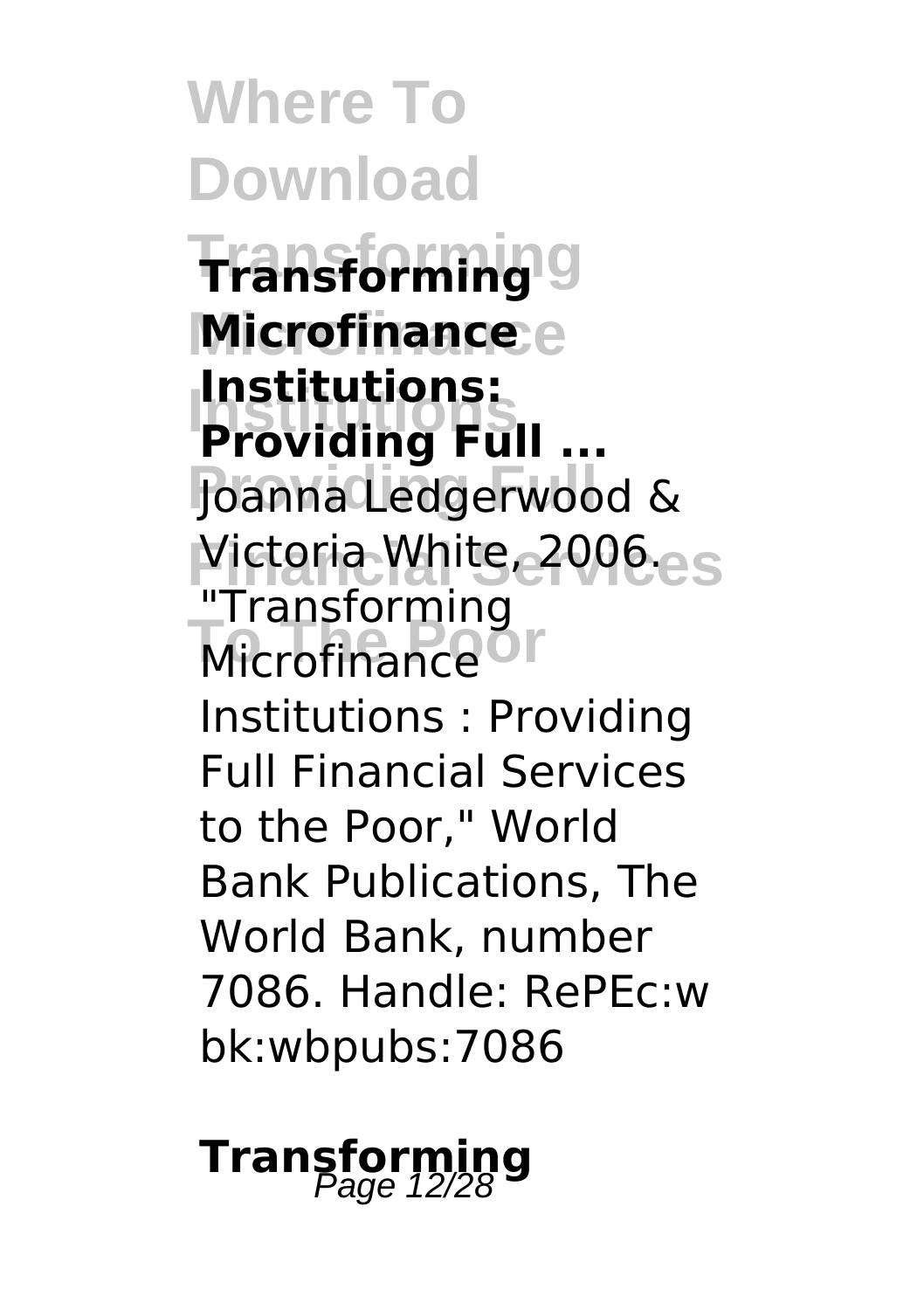**Where To Download Transforming Microfinance**

**Microfinance Institutions : Providing Full** Microfinance Full **Financial Services** Institutions: Providing **To The Poor** to the Poor **Providing Full ...** Full Financial Services [Ledgerwood, Joanna, White, Victoria] on Amazon.com. \*FREE\* shipping on qualifying offers. Transforming Microfinance Institutions: Providing Full Financial Services to the Poor<br>Page 13/28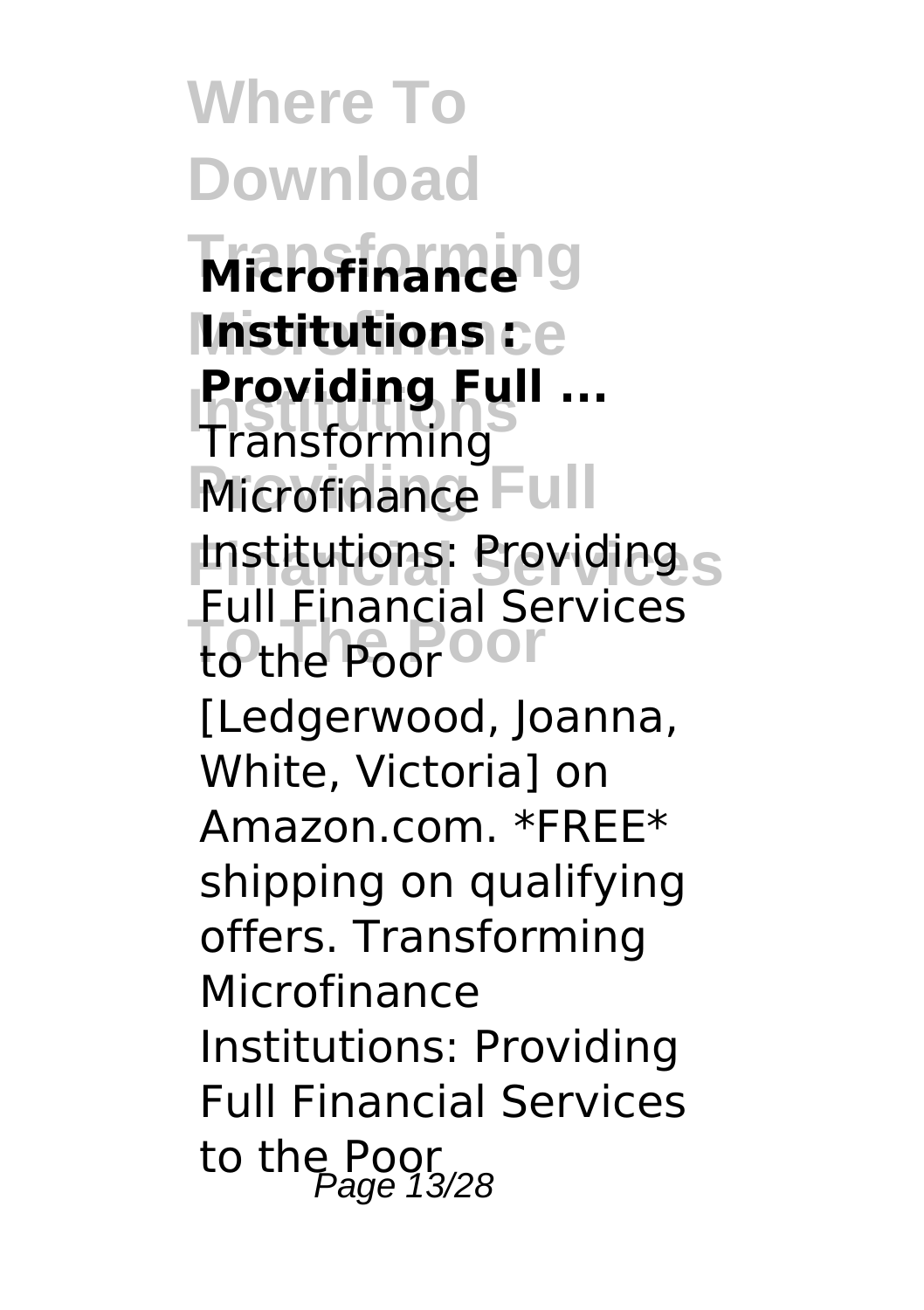**Where To Download Transforming Microfinance Transforming Institutions Institutions:** Providing Full ... *Einasformingervices* **To The Poor** Institutions' provides **Microfinance** Microfinance guidelines for regulators to license and regulate microfinance providers, and for transforming MFIs to meet the demands of two major new stakeholders regulators and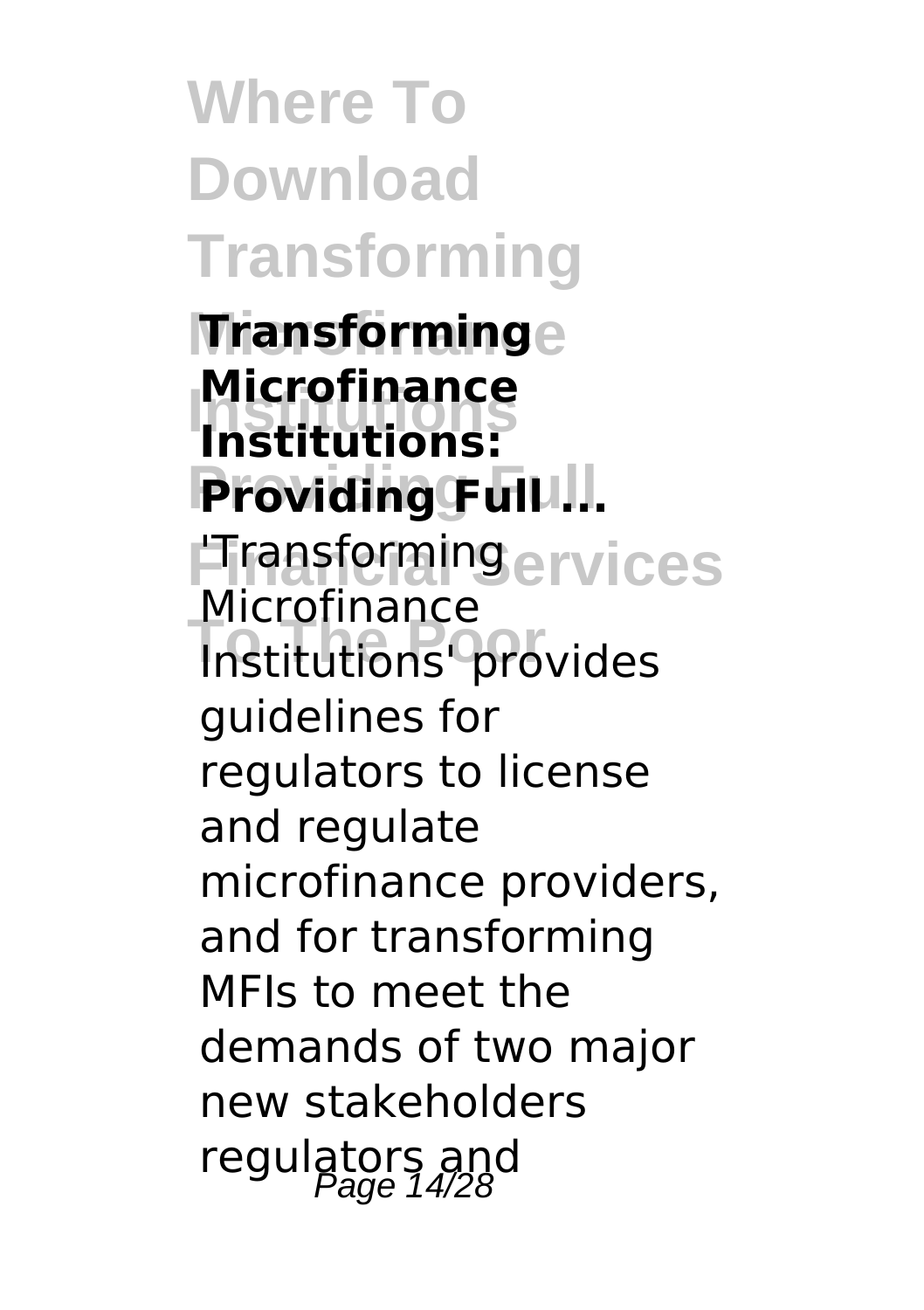**Transforming** shareholders. As such, **Microfinance** it focuses on **Institutions** capacity of NGO MFIs **Providing Full** to mobilize and intermediate voluntary **To The Poor** savings. developing the

#### **[PDF] Transforming Microfinance Institutions BOOK Download** transforming microfinance institutions providing full financial services to

the poor Sep  $25$ , 2020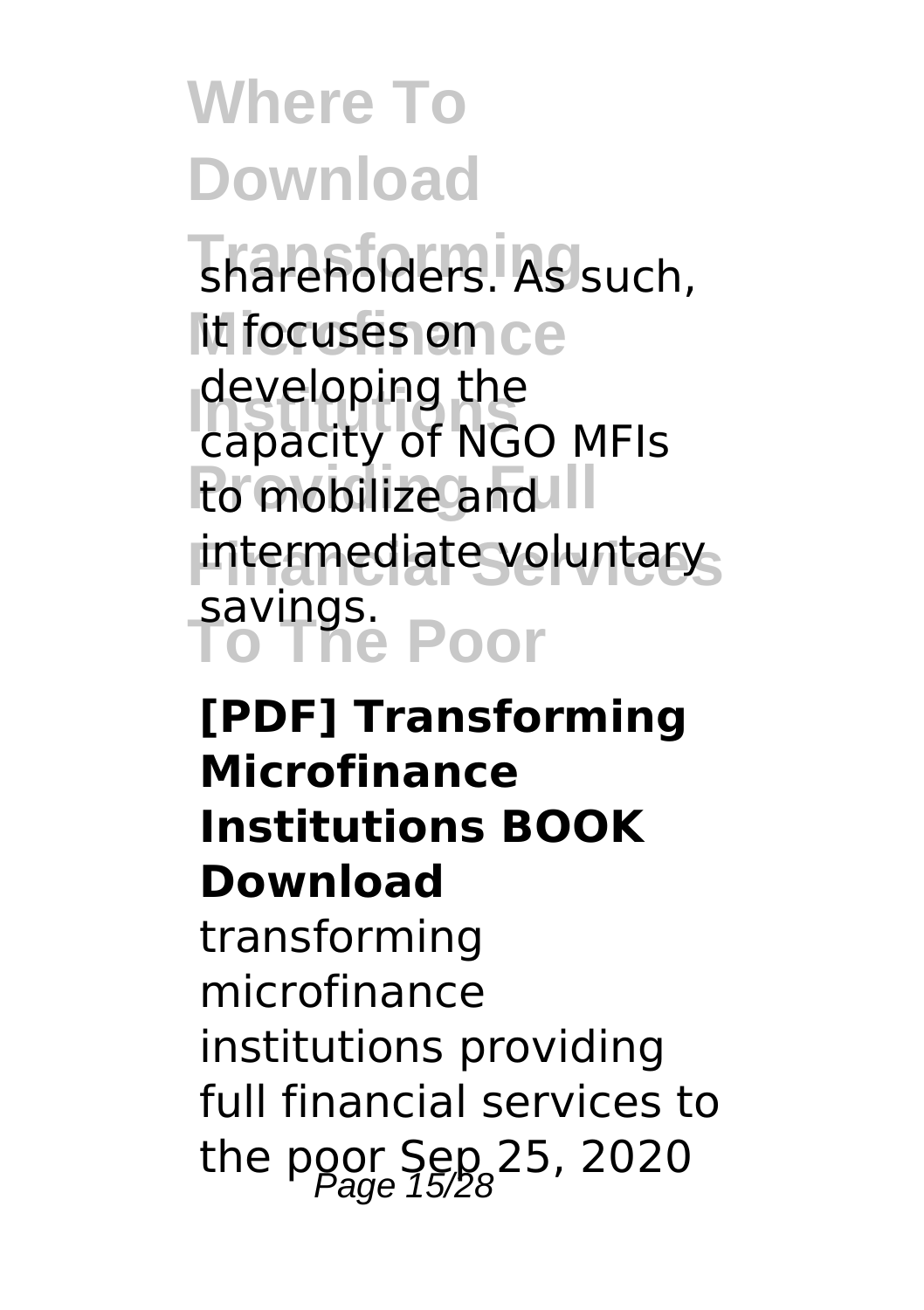**Transforming** Posted By William **Shakespeare Media Institutions** Online PDF Ebook Epub **Library ledgerwood** and **Financial Services** victoria white no 7086 **To The Poor** publications from the TEXT ID d8476d4f in world bank world bank abstract in response to a clear need by low income people to gain access to the full

**Transforming Microfinance Institutions** Page 16/28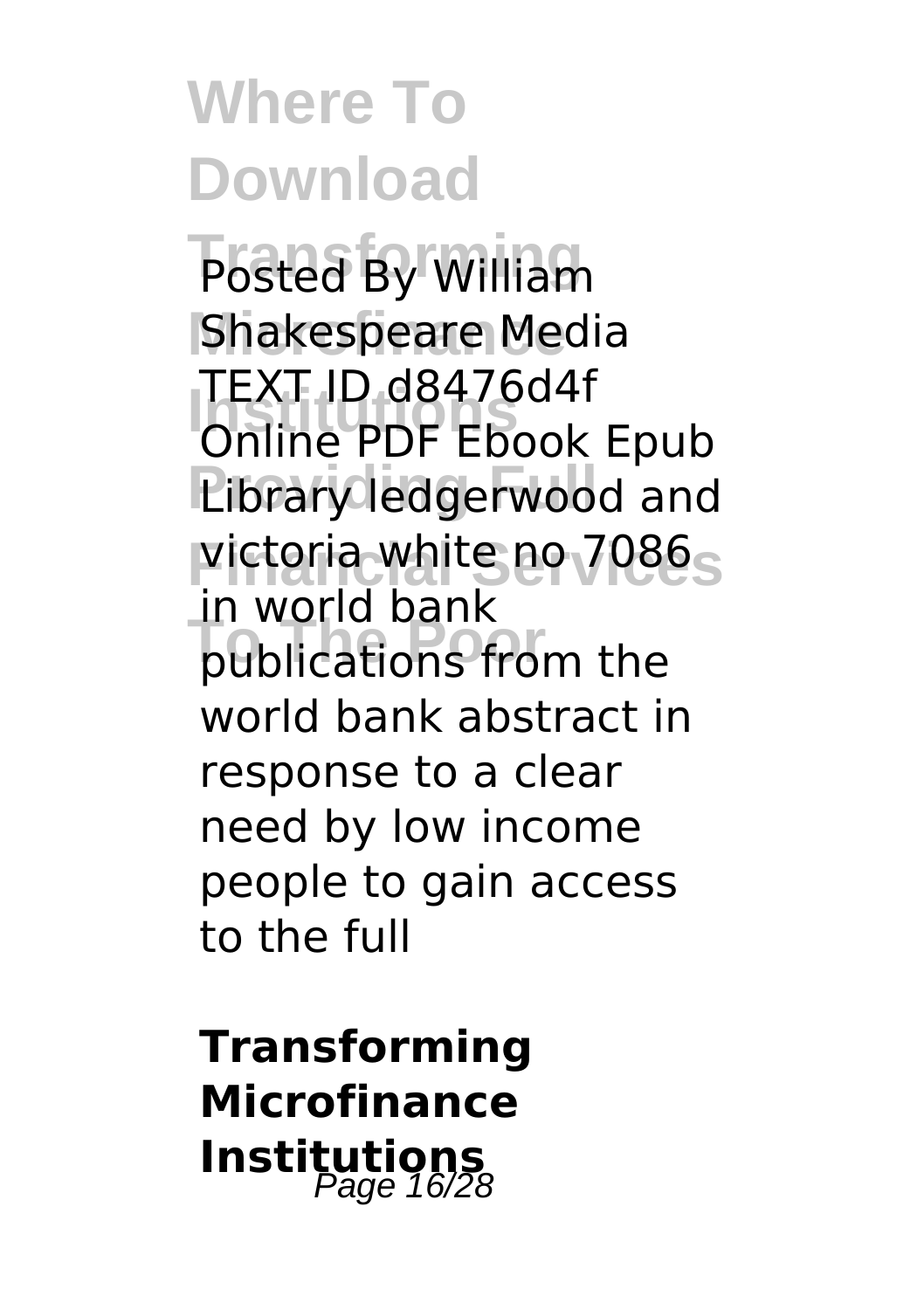**Where To Download Transforming Providing Full ... Microfinance** Transforming **Institutions** institutions: providing **Full financial** services to **the poor / Joanna**vices **Todge Mood, Victoria** microfinance Ledgerwood, Victoria bibliographic references and index. ISBMN-13: 978-0-8213-6615-8 ISBN-10: 0-8213-6615-7 1. Micro finance—Developing countries. 2. Economic assistance,<br>Page 17/28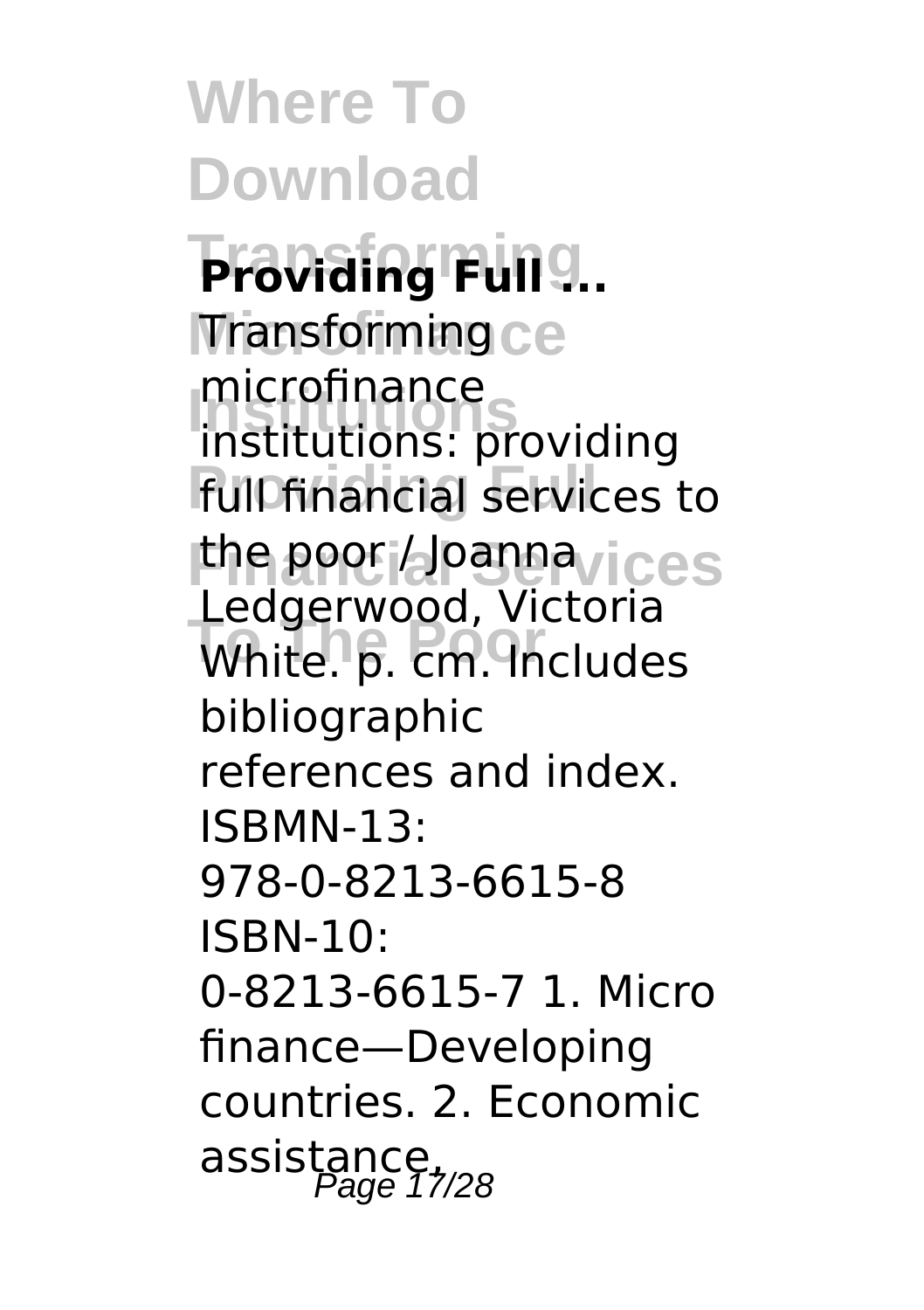**Transforming** Domestic—Developing countries. 3. Poverty ...

**Institutions Public Disclosure Authorized** Full **Financial Services Transforming To The Poor** 1 Ledgerwood, J., & **Microfinance ...** White, V. (2006). "Transforming Microfinance Institutions: Providing Full Financial Services to the Poor." Washington DC: The World Bank. 2 This could be prudentially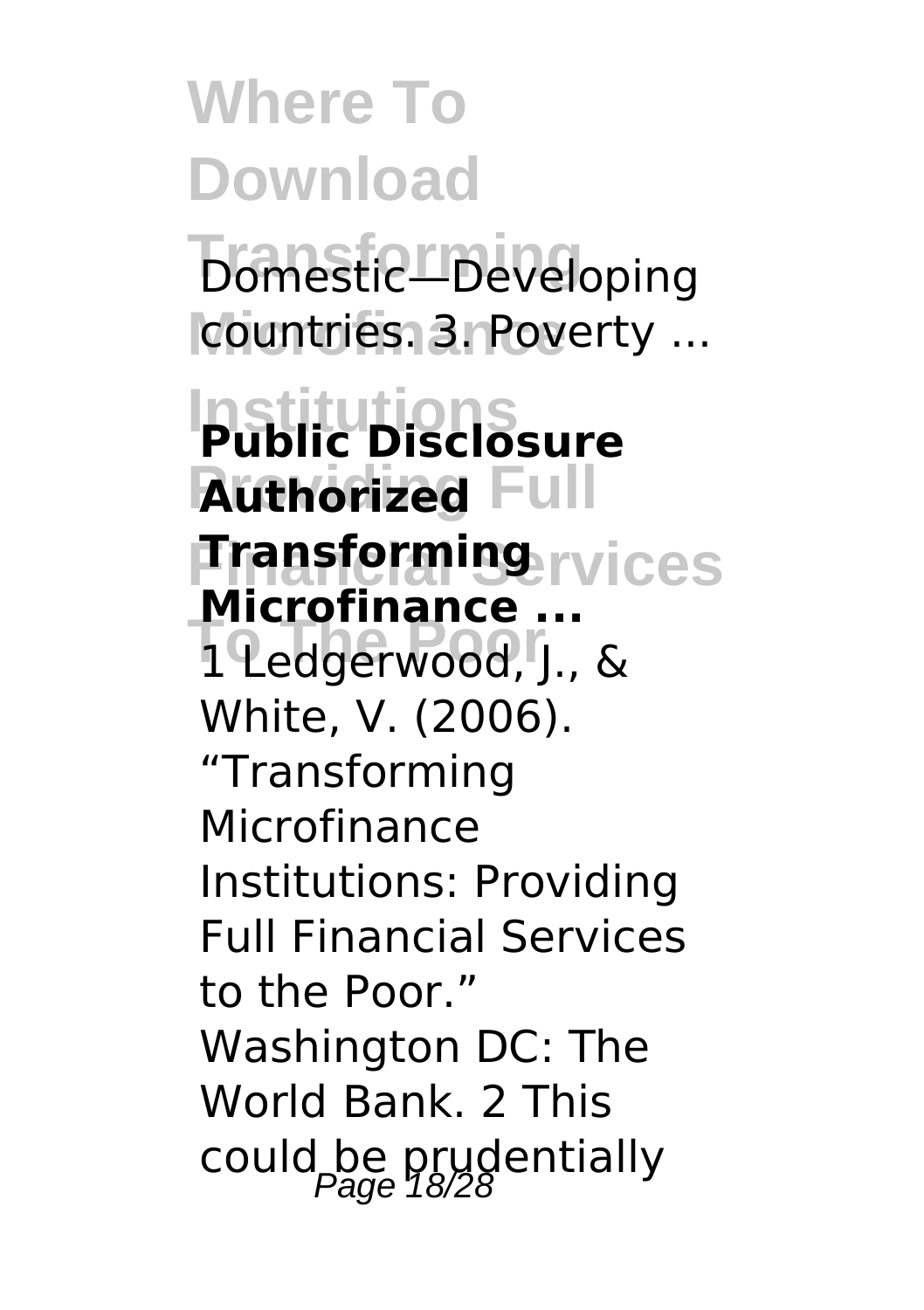**Transforming** or non-prudentially **Microfinance** regulated. 3 An **Intermediary is an**<br>institution that mobilizes deposits and **then lends these**vices **To The Poor** borrowing clients. institution that deposits on to its

**Transforming Microfinance Institutions in the Arab World Transforming** microfinance institutions: providing full financial services to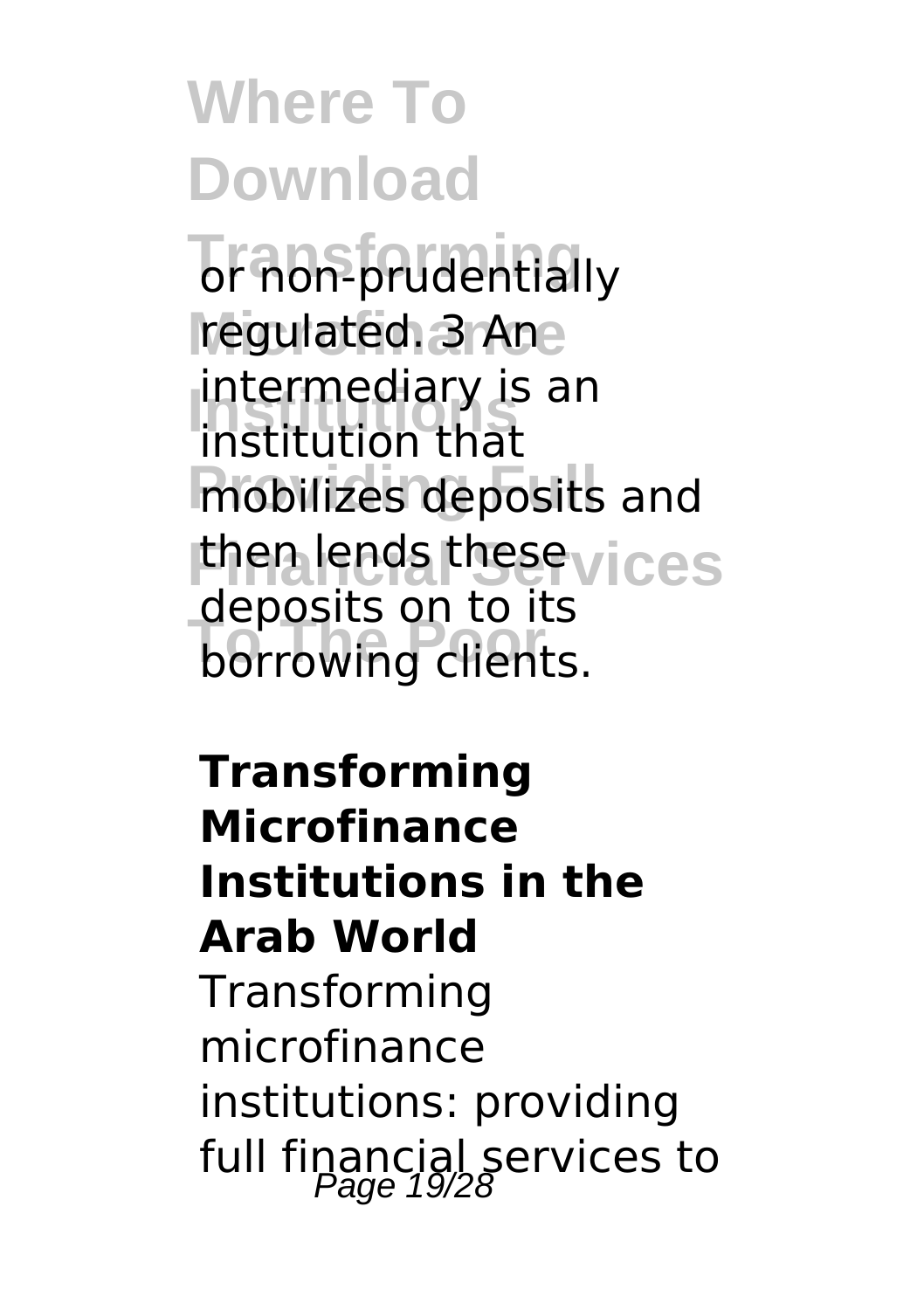**Where To Download Transforming** the poor by JOANNA LEDGERWOOD and **VICTORIA WHITE**<br>(Washington, DC: **World Bank, 2006 Financial Services microfinance** VICTORIA WHITE **Transforming institutions: providing full ...** Getting the books transforming microfinance institutions providing full financial services to the poor now is not type of challenging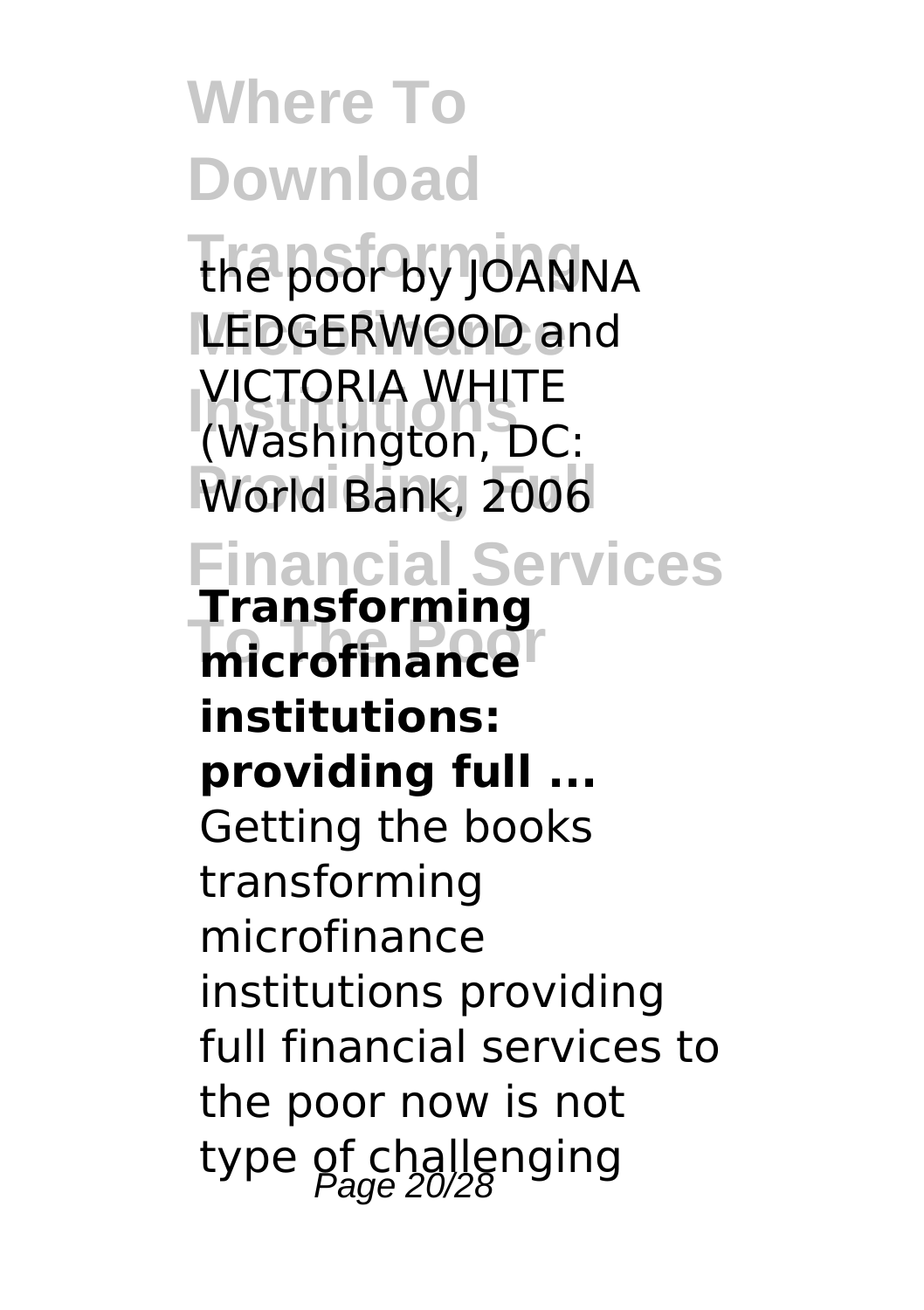**Transforming** means. You could not and no-one else going **Institutions** ebook gathering or **library or borrowing** from your connections **To The Poor** to gate them. in the same way as

**Transforming Microfinance Institutions Providing Full ...** 254 | Transforming Microfinance Institutions. Box 8.3 Possible Prepayment Clause The following is  $\frac{P_{\text{Page 21/28}}}{P_{\text{Page 21/28}}$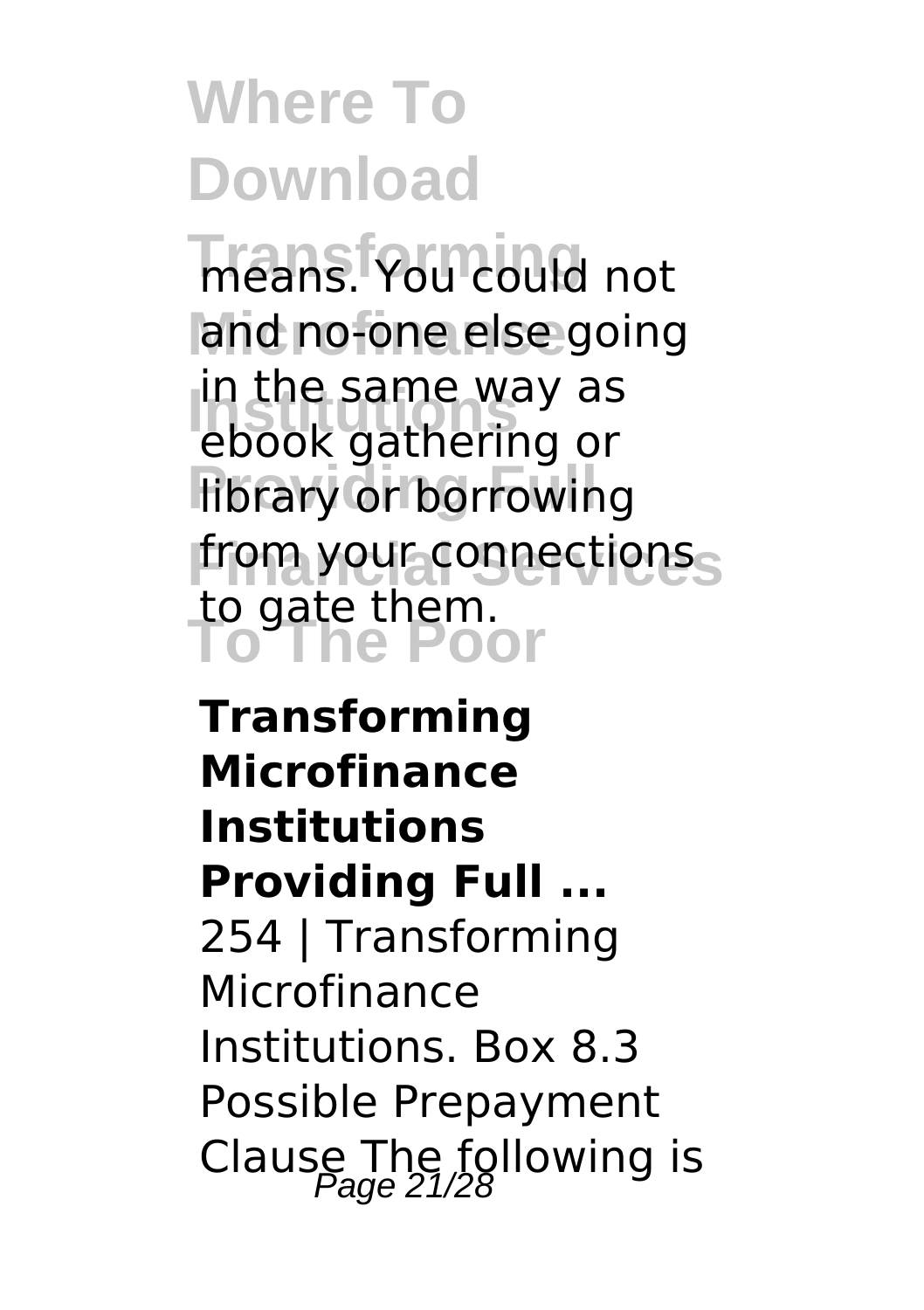**Thexample of a** prepayment clause **Institutions** that might be used in a allow an MFI borrower **Financial Services** ... loan agreement to

### **To The Poor Transforming Microfinance Institutions part 2 of 2 by ...** Read "Transforming Microfinance Institutions: Providing Full Financial Services To The Poor" by Ledgerwood Joanna;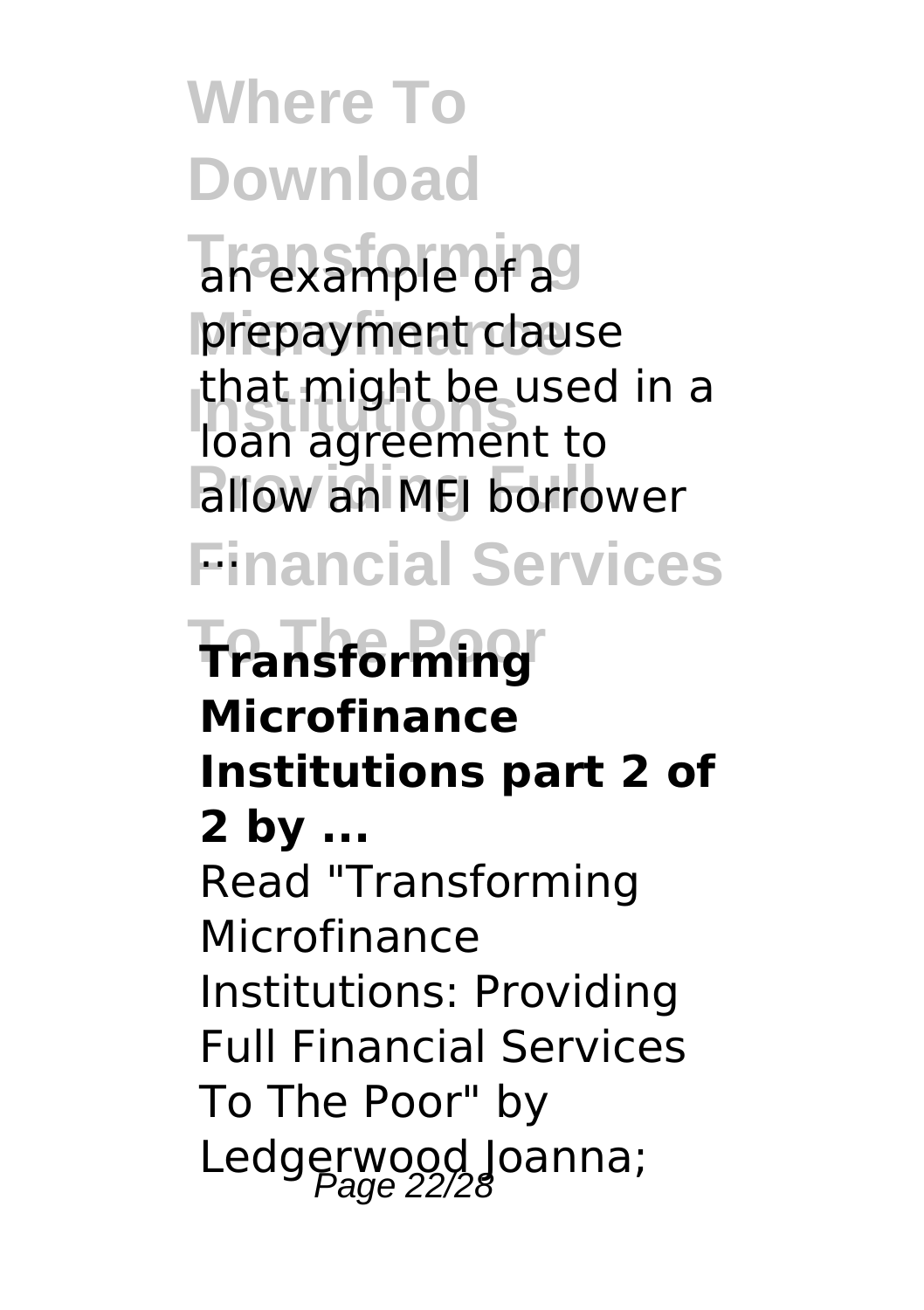White Victoria available from Rakuten Kobo. In **Institutions** need by low-income people to gain access **to the full range of ces The Reading Sciences** response to a clear financial services

**Transforming Microfinance Institutions: Providing Full ...** Read "Transforming microfinance institutions: providing full financial services to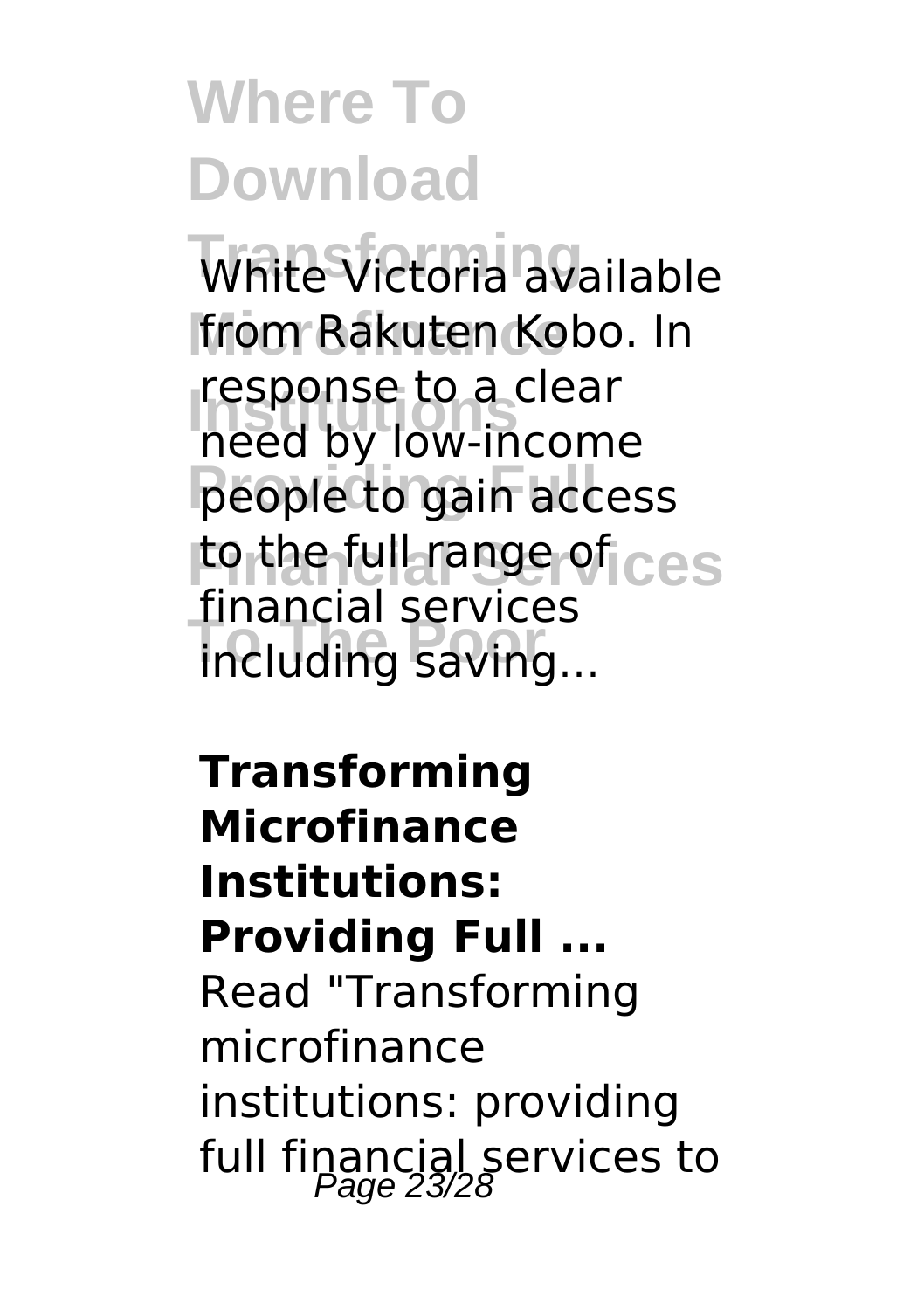**Transforming** the poor by JOANNA LEDGERWOOD and **VICTORIA WHITE**<br>(Washington, DC: World Bank, 2006), **Journal of Internationals The Poole**<br>
DeepDyve, the largest VICTORIA WHITE Development" on online rental service for scholarly research with thousands of academic publications available at your fingertips.

**Transforming microfinance institutions:** Page 24/28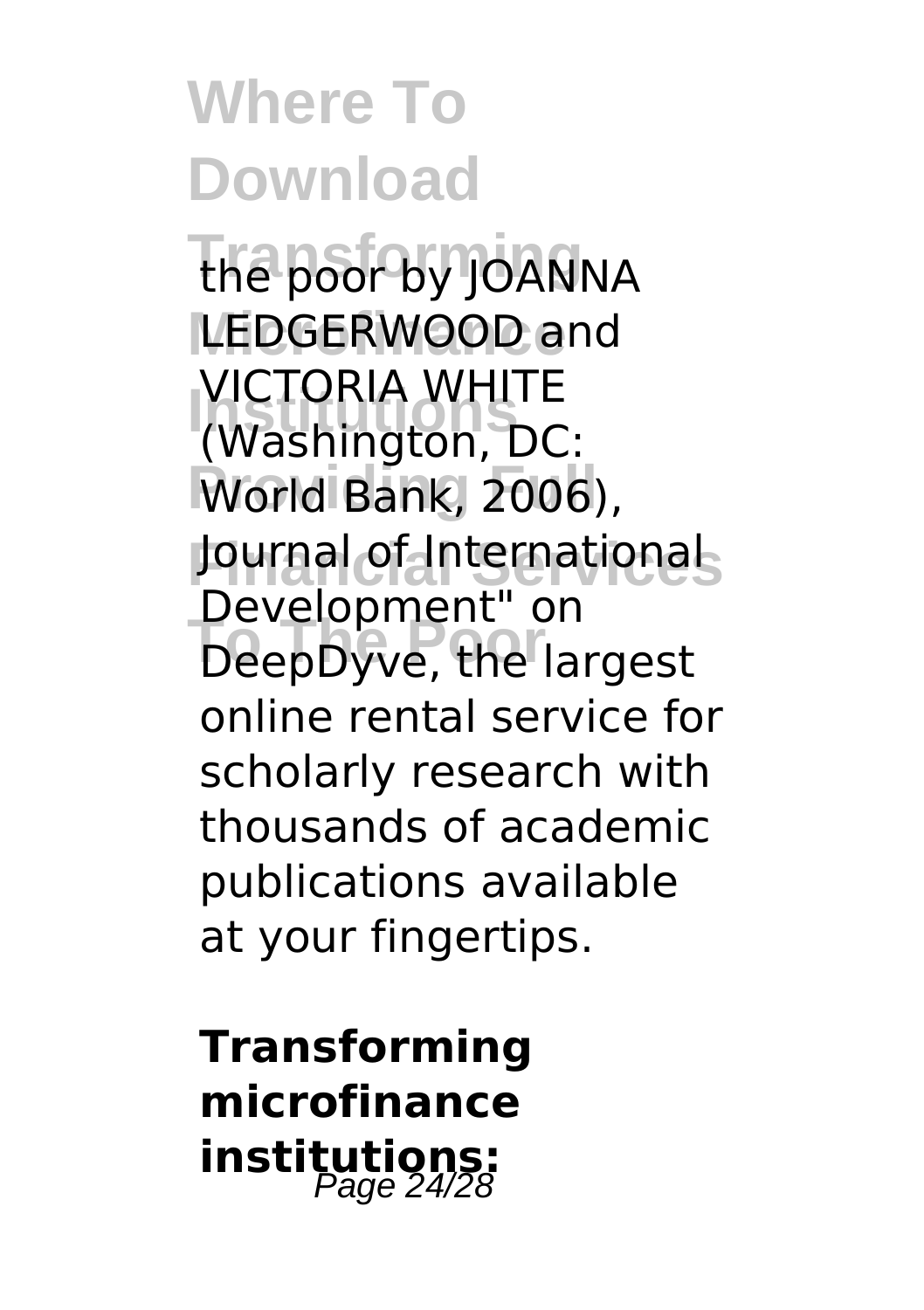**Where To Download providing full 9. Microfinance** "Transforming **Institutions** Institutions" provides **guidelines** for **ull** regulators to license es microfinance providers, Microfinance and regulate and for transforming MFIs to meet the demands of two major new stakeholders"regulator s and shareholders". As such, it focuses on developing the capacity of NGO MFIs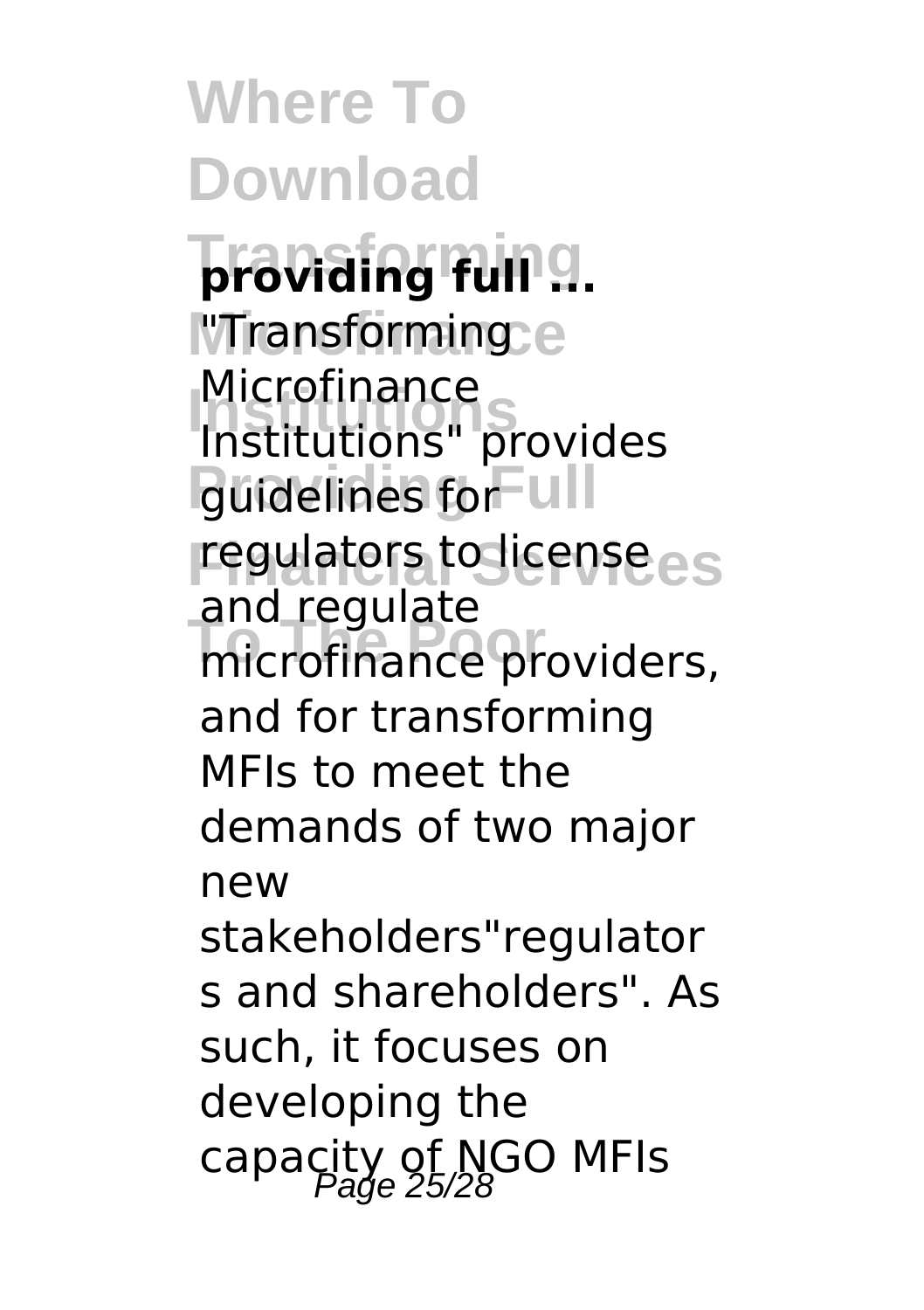to mobilize and 9 **Microfinance** intermediate voluntary **Institutions** savings.

### **Pransforming Microfinance** ervices **To The Poor Book Series Institutions: Default**

Transforming microfinance institutions : providing full financial services to the poor. Washington, DC : [Stockholm] : World Bank ... Styrelsen för internationellt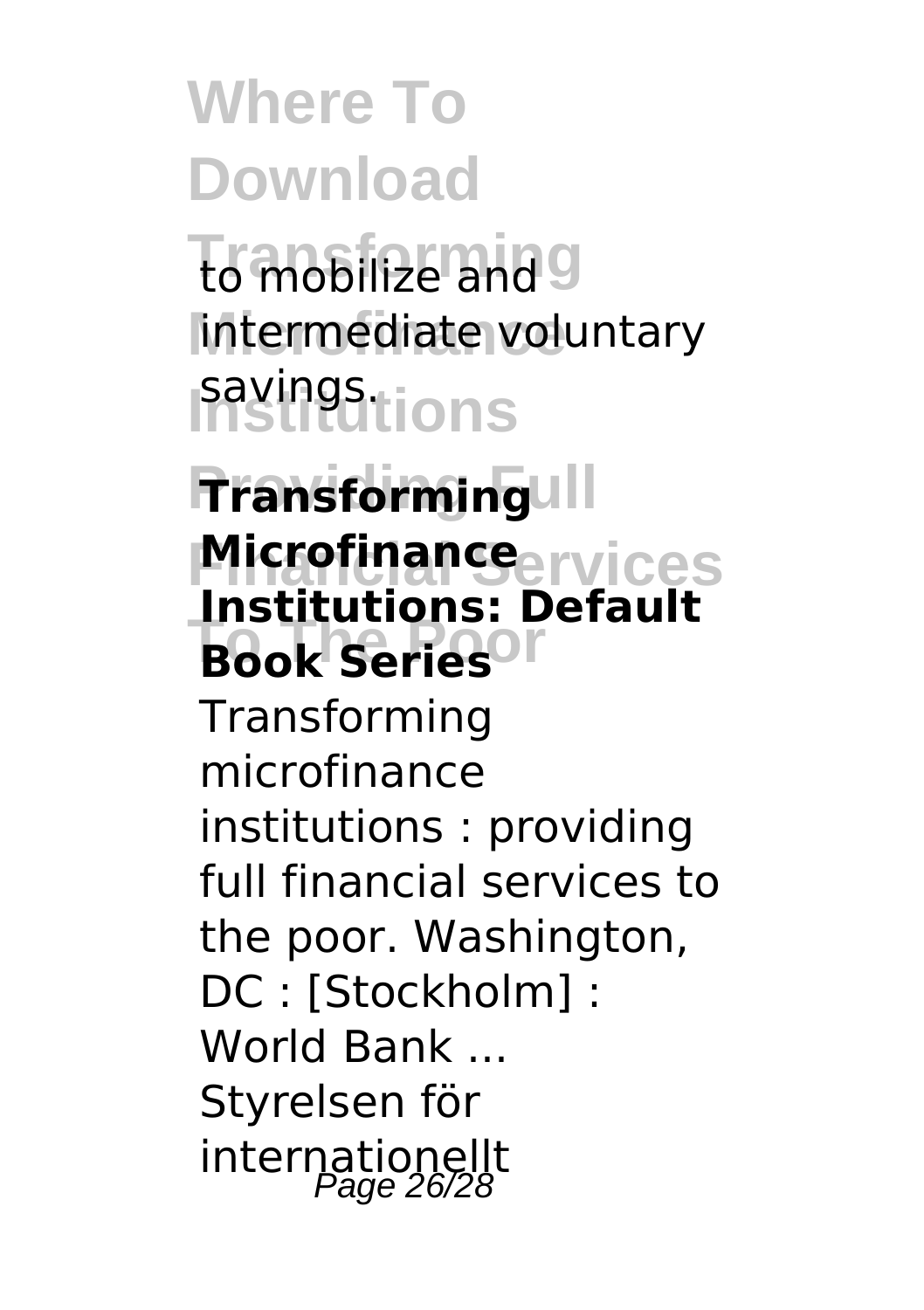**Transforming** utvecklingssamarbete. **Microfinance** Transforming **Institutions** institutions : providing **Full financial services to Financial Services** the poor / Joanna **The Pool**<br>
Victoria White ; with microfinance Ledgerwood and contributions ...

**Transforming microfinance institutions : providing full ...** We provide technical experience to financial institutions like